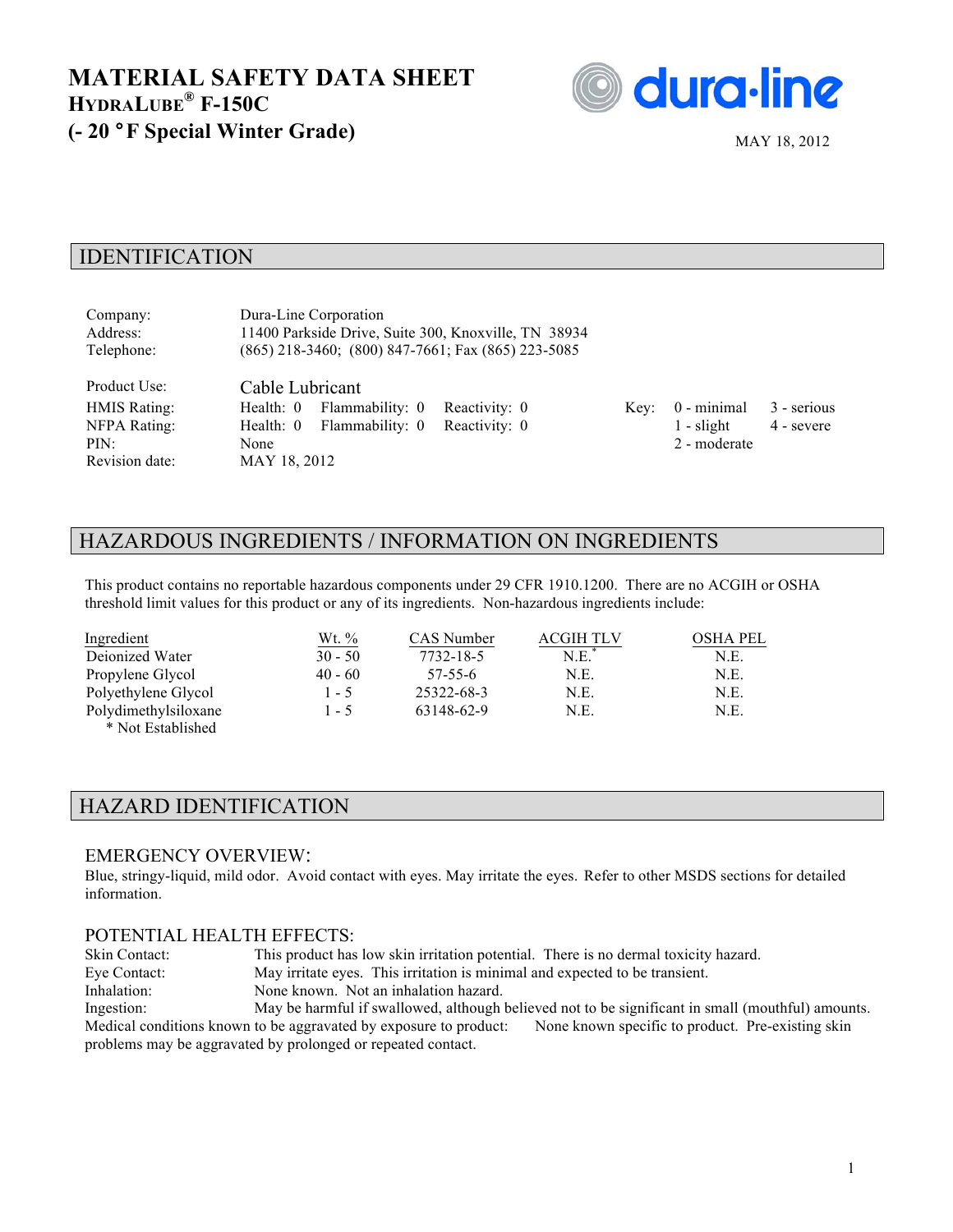## FIRST AID

| Skin Contact: | Wash with soap and water. Get medical attention if irritation persists.                                                                   |
|---------------|-------------------------------------------------------------------------------------------------------------------------------------------|
| Eyes:         | In case of contact, immediately flush with plenty of water for at least 15 minutes and get medical                                        |
|               | attention if irritation persists.                                                                                                         |
| Inhalation:   | No first aid expected to be required. Not an inhalation hazard.                                                                           |
| Ingestion:    | Do not induce vomiting. Slowly dilute with 1 or 2 glasses of water or milk and seek medical                                               |
|               | attention. Never give anything by mouth to an unconscious person.                                                                         |
|               | NOTE: In all severe cases, contact physician immediately. Local telephone operators can furnish number of regional poison control center. |

### FIRE HAZARD

| Conditions of Flammability:           | None.                                                                                            |
|---------------------------------------|--------------------------------------------------------------------------------------------------|
| Flash Point:                          | None.                                                                                            |
| Flammable Limits in Air:              | Product is not flammable.                                                                        |
| Extinguishing Media:                  | Carbon dioxide, foam water spray, dry chemical.                                                  |
| Special Fire Fighting Procedures:     | Keep containers cool with water spray.                                                           |
| <b>Hazardous Combustion Products:</b> | Smoke, soot, oxides of carbon if engulfed in a fire.                                             |
| Unusual Fire Hazards:                 | Plastic packaging, if used, will burn if engulfed in a fire. Self-containing air masks should be |
|                                       | used to enter a smoky area in the event of a fire.                                               |

# ACCIDENTAL RELEASE MEASURES

Material is extremely slippery. Spills should be cleaned immediately using suitable absorbent (clay, sand, dirt, etc.) or water wash-down. Oxidizing agents such as household bleach can be used to help eliminate the slippery character.

# HANDLING AND STORAGE

Avoid eye contact. Avoid prolonged skin contact.

# EXPOSURE CONTROLS / PERSONAL PROTECTION

Controls: None. Product requires no special ventilation.<br>
Personal Protection: Wear safety glasses to protect eves. For repeating the special ventilation. Wear safety glasses to protect eyes. For repeated or prolonged skin contact, the use of impermeable gloves is recommended to prevent drying and possible irritation.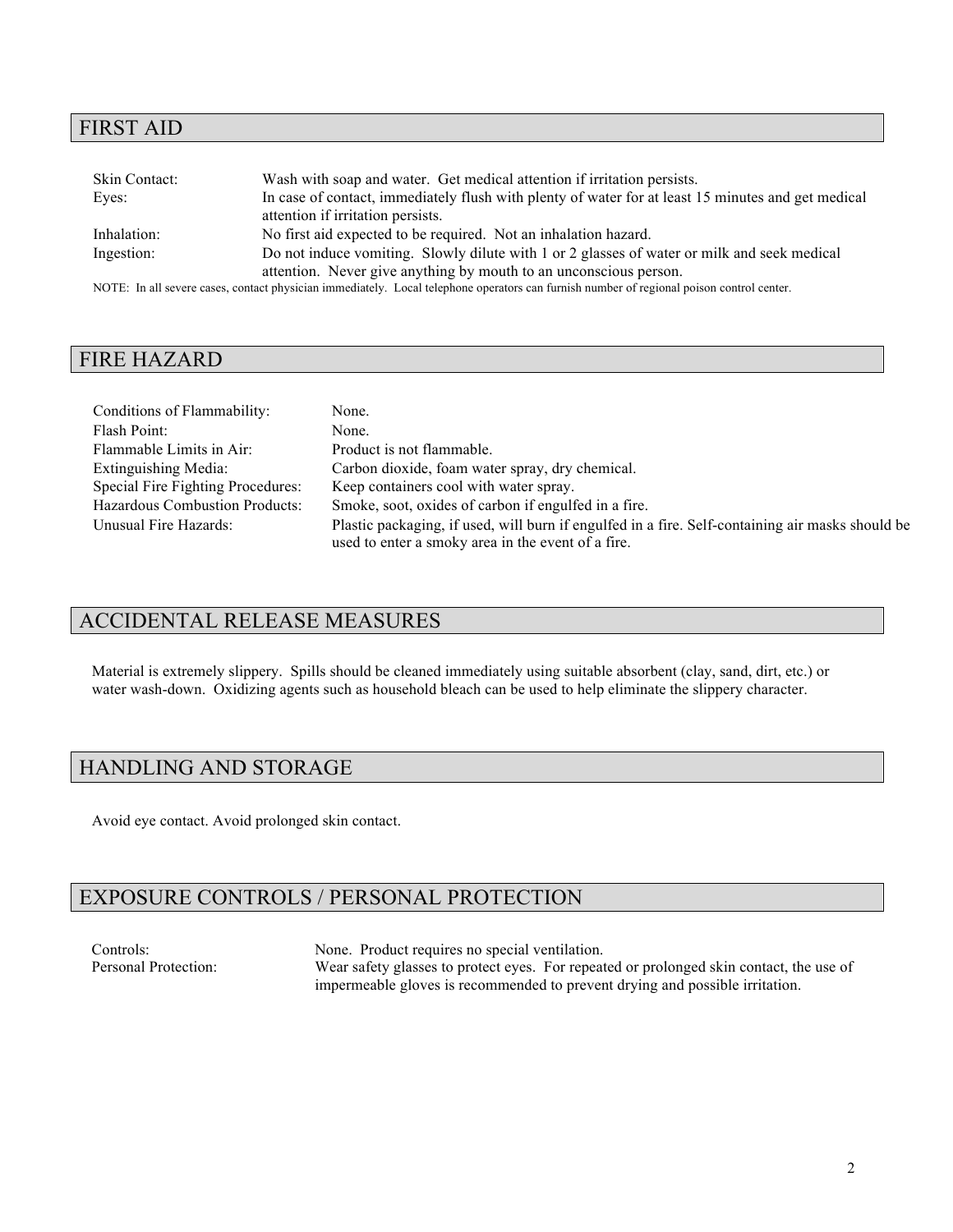## PHYSICAL PROPERTIES

VOC Content: Not determined

Initial Boiling Point (bulk): 212 °F (100 °C) Vapor Pressure: Approx. 18 mmHg (water) Percent Volatile:  $> 90\%$  (vol.) Vapor Density (air = 1):  $> 1$ Density/ Sp. Gravity: 8.4 lbs/gal (1.01 sp.g.) Evaporation Rate (nBu Ac = 1): Much less than 1 Water Solubility: Completely soluble Appearance: Blue, pourable stringy- liquid pH:  $7 - 8$  Odor: Neutral odor

## STABILITY AND REACTIVITY

| Stability:                            |
|---------------------------------------|
| Incompatibility (Materials to Avoid): |
| Hazardous Polymerization:             |
| Hazardous Decomposition Products:     |
| Conditions to Avoid:                  |

Stable. Avoid exposure to materials that react with water. Will not occur. Soot, oxides of carbon if heated to combustion temperature. None known.

# TOXICOLOGICAL INFORMATION

| Carcinogenicity:       | Contains no known or suspected carcinogens listed with OSHA, IARC, NTP, or ACGIH.                   |
|------------------------|-----------------------------------------------------------------------------------------------------|
| Threshold Limit Value: | Unknown.                                                                                            |
| WHMIS Information:     | According to available information, the ingredients have not been found to show reproductive        |
|                        | toxicity, teratogenicity, mutagenicity, skin sensitization, or synergistic toxic effects with other |
|                        | materials                                                                                           |

## ECOLOGICAL INFORMATION

Eco toxicological Information: No data at this time. Chemical Fate Information: No data at this time.

### DISPOSAL

Disposal should be made in accordance with federal, state, and local regulations. Bury in approved landfill, or incinerate in approved incinerator according to federal, state, and local regulations.

U.S. EPA Waste Number: None.

RCRA: Not a hazardous waste.